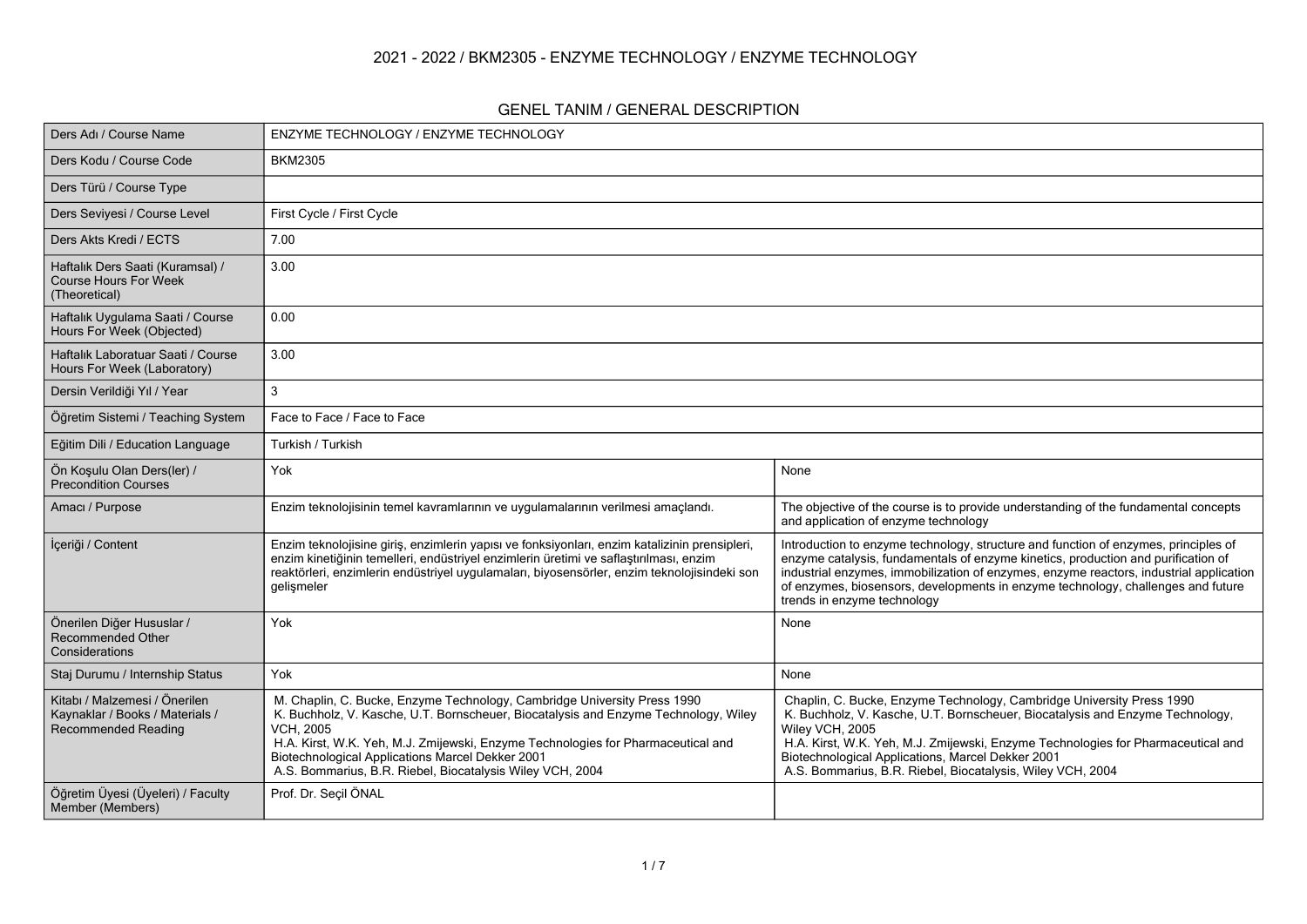# **ÖĞRENME ÇIKTILARI / LEARNING OUTCOMES**

|                 | Enzimleri belirtebilme ve sınıflandırabilme                                           | Be able to identify and to classify enzymes                                        |
|-----------------|---------------------------------------------------------------------------------------|------------------------------------------------------------------------------------|
| $\overline{2}$  | Enzim aktivitesine etki eden faktörleri belirleyebilme ve değerlendirebilme           | Be able to identify and evaluate the factors affecting to the activity of enzymes  |
| 3               | Enzimlerin katalitik aktivitesini tayin edebilme                                      | Determine the catalytic activity of enzymes                                        |
| 4               | Enzim üretimi ve saflaştırılması hakkında bilgilenebilme                              | Knowledge about the production and purification of enzymes                         |
| 5               | Enzim immobilizasyonu proseslerini değerlendirebilme                                  | Knowledge on the valuation of the process of enzyme immobilization                 |
| 6               | Enzim immobilizasyon metodlarını tartışabilme ve kıyaslayabilme                       | Be able to compare and discuss the immobilization methods                          |
|                 | Enzimleri endüstriyel düzeyde kullanabilme                                            | Be able to use enzymes at industrial level                                         |
| 8               | Endüstride kullanılan enzim reaktörlerinin türlerini kıyaslayabilme                   | Gain an ability to compare the type of enzyme reactors used in industry            |
| 9               | Bilimsel araştırma sonuçlarını değerlendirebilme, karşılaştırabilme ve yorumlayabilme | Gain an ability to evaluate, compare and interpret the scientific data             |
| 10 <sup>1</sup> | Enzim teknolojisi alanında bir konuda proje ve sunum hazırlayabilme                   | Prepare a project and presentation of a current research area in enzyme technology |

**HAFTALIK DERS İÇERİĞİ / DETAILED COURSE OUTLINE**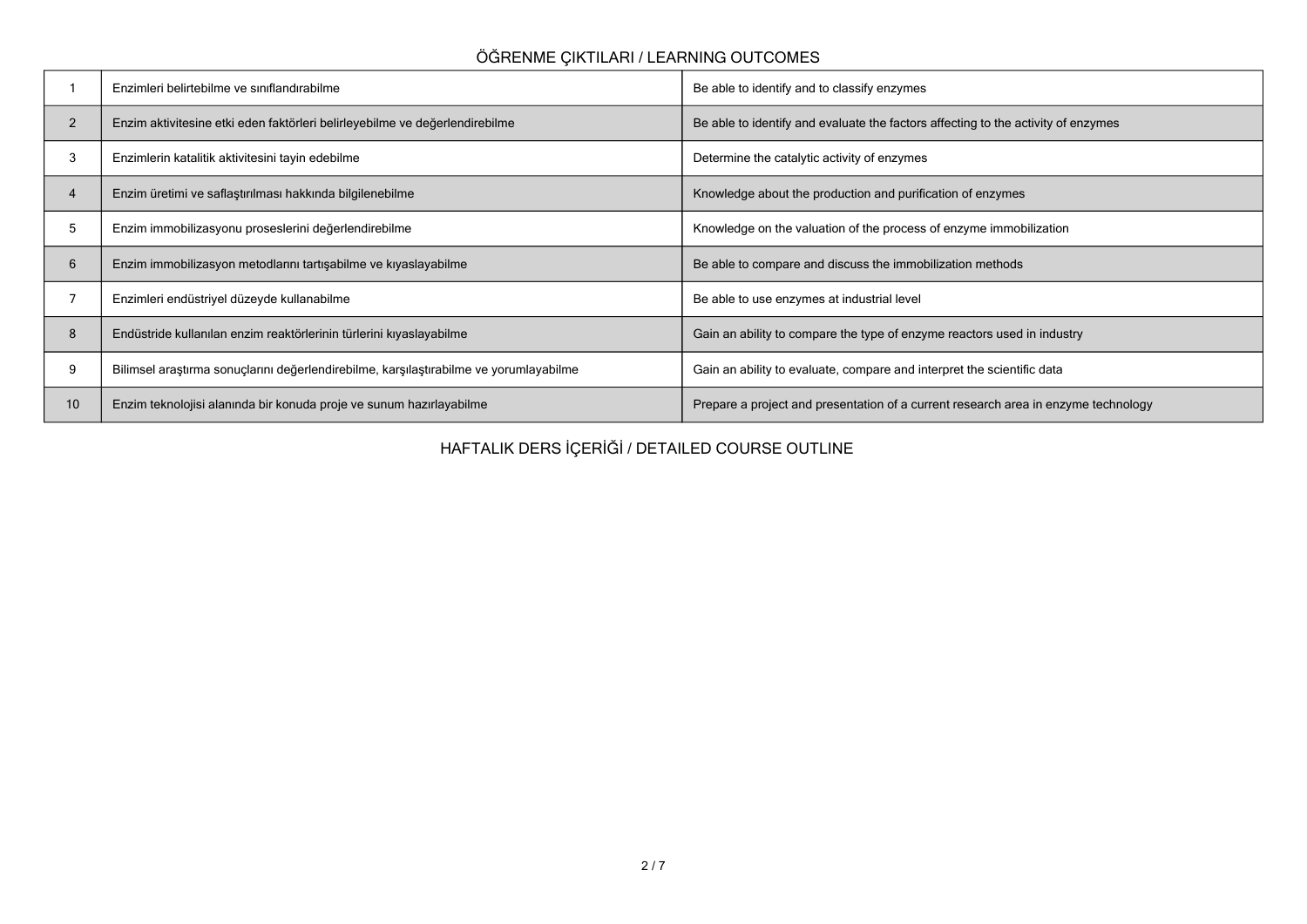| Hafta / Week   |                                                                                                                                                                                                                             |          |     |                                                                       |                           |
|----------------|-----------------------------------------------------------------------------------------------------------------------------------------------------------------------------------------------------------------------------|----------|-----|-----------------------------------------------------------------------|---------------------------|
|                | Teorik Dersler / Theoretical                                                                                                                                                                                                | Uygulama | Lab | Öğretim Yöntem ve<br>Teknikleri/Teaching Methods<br><b>Techniques</b> | Ön Hazırlık / Preliminary |
| $\mathbf{1}$   | Introduction to enzyme technology; definition, aims and history                                                                                                                                                             |          |     |                                                                       |                           |
|                | Introduction to enzyme technology; definition, aims and history                                                                                                                                                             |          |     |                                                                       |                           |
|                | Teorik Dersler / Theoretical                                                                                                                                                                                                | Uygulama | Lab | Öğretim Yöntem ve<br>Teknikleri/Teaching Methods<br><b>Techniques</b> | Ön Hazırlık / Preliminary |
| $\overline{2}$ | Enzymes; introduction to enzymology, structure, classification and<br>nomenclature of enzymes, enzyme catalysis, characteristics of<br>enzymes, enzyme activity and specific activity, factors affecting to the<br>activity |          |     |                                                                       |                           |
|                | Enzymes; introduction to enzymology, structure, classification and<br>nomenclature of enzymes, enzyme catalysis, characteristics of<br>enzymes, enzyme activity and specific activity, factors affecting to the<br>activity |          |     |                                                                       |                           |
|                | Teorik Dersler / Theoretical                                                                                                                                                                                                | Uygulama | Lab | Öğretim Yöntem ve<br>Teknikleri/Teaching Methods<br><b>Techniques</b> | Ön Hazırlık / Preliminary |
| 3              | Enzyme kinetics; single substrate steady state kinetics, Michaelis<br>Menten equation, Lineweaver Burk plot, determination of kinetic<br>values                                                                             |          |     |                                                                       |                           |
|                | Enzyme kinetics; single substrate steady state kinetics, Michaelis<br>Menten equation, Lineweaver Burk plot, determination of kinetic<br>values                                                                             |          |     |                                                                       |                           |
|                | <b>Teorik Dersler / Theoretical</b>                                                                                                                                                                                         | Uygulama | Lab | Öğretim Yöntem ve<br>Teknikleri/Teaching Methods<br>Techniques        | Ön Hazırlık / Preliminary |
| $\overline{4}$ | Production and purification of enzymes 1; enzyme sources and<br>choice of enzyme sources, advantages of microbial enzyme<br>production, choice and application of isolation techniques                                      |          |     |                                                                       |                           |
|                | Production and purification of enzymes 1; enzyme sources and<br>choice of enzyme sources, advantages of microbial enzyme<br>production, choice and application of isolation techniques                                      |          |     |                                                                       |                           |
|                | Teorik Dersler / Theoretical                                                                                                                                                                                                | Uygulama | Lab | Öğretim Yöntem ve<br>Teknikleri/Teaching Methods<br>Techniques        | Ön Hazırlık / Preliminary |
| 5              | Production and purification of enzymes 2; chromatographic methods<br>for purification of enzymes, chromatography in industrial scale,<br>formulation of enzymes                                                             |          |     |                                                                       |                           |
|                | Production and purification of enzymes 2; chromatographic methods<br>for purification of enzymes, chromatography in industrial scale,<br>formulation of enzymes                                                             |          |     |                                                                       |                           |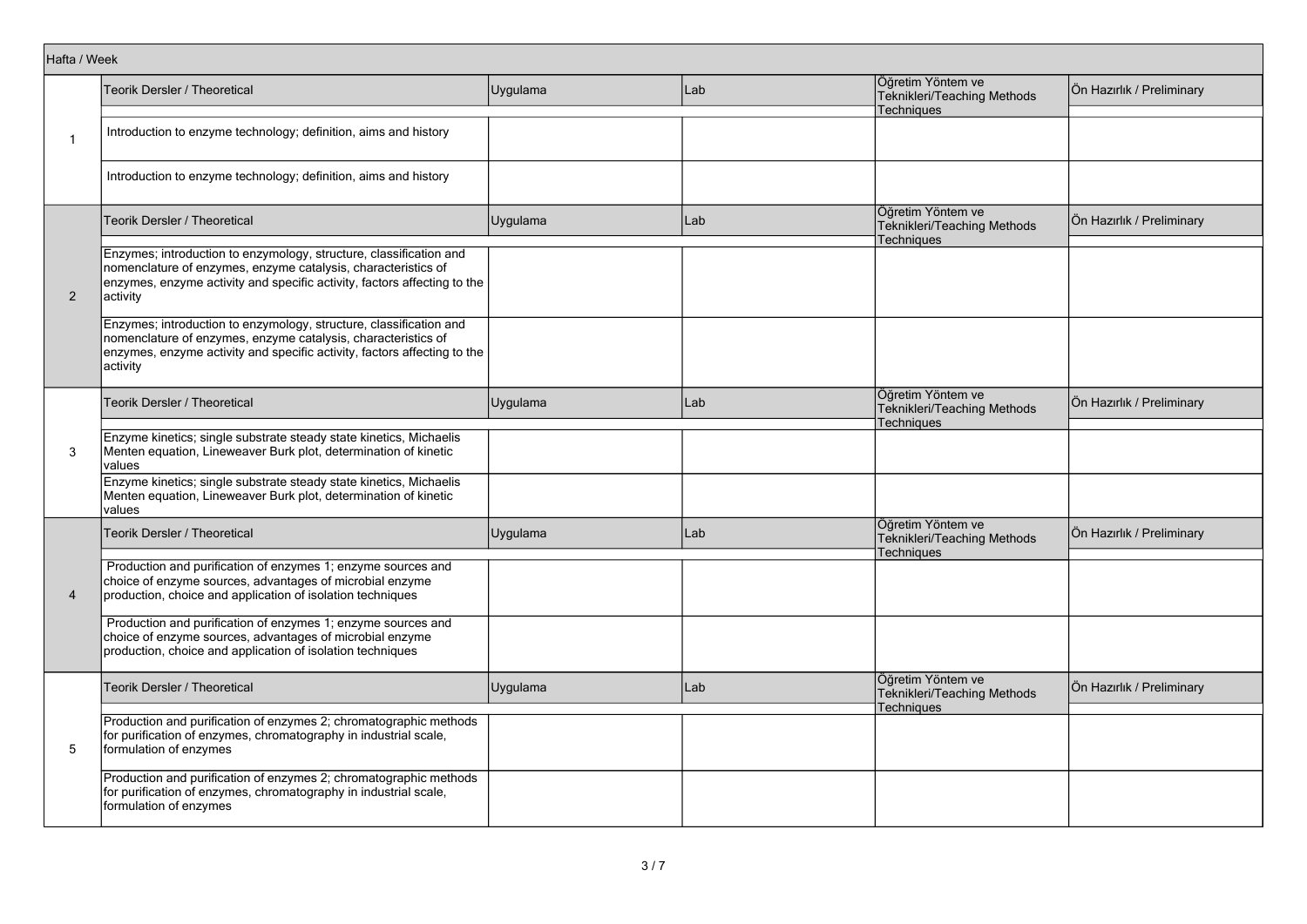|                | Teorik Dersler / Theoretical                                                                                                | Uygulama | Lab | Öğretim Yöntem ve<br>Teknikleri/Teaching Methods                      | Ön Hazırlık / Preliminary |
|----------------|-----------------------------------------------------------------------------------------------------------------------------|----------|-----|-----------------------------------------------------------------------|---------------------------|
|                |                                                                                                                             |          |     | <b>Techniques</b>                                                     |                           |
| 6              | Economic significance of enzymes and their general uses                                                                     |          |     |                                                                       |                           |
|                | Economic significance of enzymes and their general uses                                                                     |          |     |                                                                       |                           |
|                | Teorik Dersler / Theoretical                                                                                                | Uygulama | Lab | Öğretim Yöntem ve<br>Teknikleri/Teaching Methods<br>Techniques        | Ön Hazırlık / Preliminary |
| $\overline{7}$ | Enzymes in biotransformations, applications in food, feed, detergent,<br>textile, leather industry and medical applications |          |     |                                                                       |                           |
|                | Enzymes in biotransformations, applications in food, feed, detergent,<br>textile, leather industry and medical applications |          |     |                                                                       |                           |
|                | Teorik Dersler / Theoretical                                                                                                | Uygulama | Lab | Öğretim Yöntem ve<br>Teknikleri/Teaching Methods<br><b>Techniques</b> | Ön Hazırlık / Preliminary |
| 8              | Mid-term Exam                                                                                                               |          |     |                                                                       |                           |
|                | Mid-term Exam                                                                                                               |          |     |                                                                       |                           |
|                | Teorik Dersler / Theoretical                                                                                                | Uygulama | Lab | Öğretim Yöntem ve<br>Teknikleri/Teaching Methods<br>Techniques        | Ön Hazırlık / Preliminary |
| 9              | Enzyme immobilization 1; general concepts, methods of enzyme<br>immobilization                                              |          |     |                                                                       |                           |
|                | Enzyme immobilization 1; general concepts, methods of enzyme<br>immobilization                                              |          |     |                                                                       |                           |
|                | Teorik Dersler / Theoretical                                                                                                | Uygulama | Lab | Öğretim Yöntem ve<br>Teknikleri/Teaching Methods<br><b>Techniques</b> | Ön Hazırlık / Preliminary |
| 10             | Enzyme immobilization 2; industrial applications of immobilized<br>enzymes                                                  |          |     |                                                                       |                           |
|                | Enzyme immobilization 2; industrial applications of immobilized<br>enzymes                                                  |          |     |                                                                       |                           |
|                | Teorik Dersler / Theoretical                                                                                                | Uygulama | Lab | Öğretim Yöntem ve<br>Teknikleri/Teaching Methods<br><b>Techniques</b> | Ön Hazırlık / Preliminary |
| 11             | Enzyme reactors 1; reactors for batch/continuous enzymatic<br>processing                                                    |          |     |                                                                       |                           |
|                | Enzyme reactors 1; reactors for batch/continuous enzymatic<br>processing                                                    |          |     |                                                                       |                           |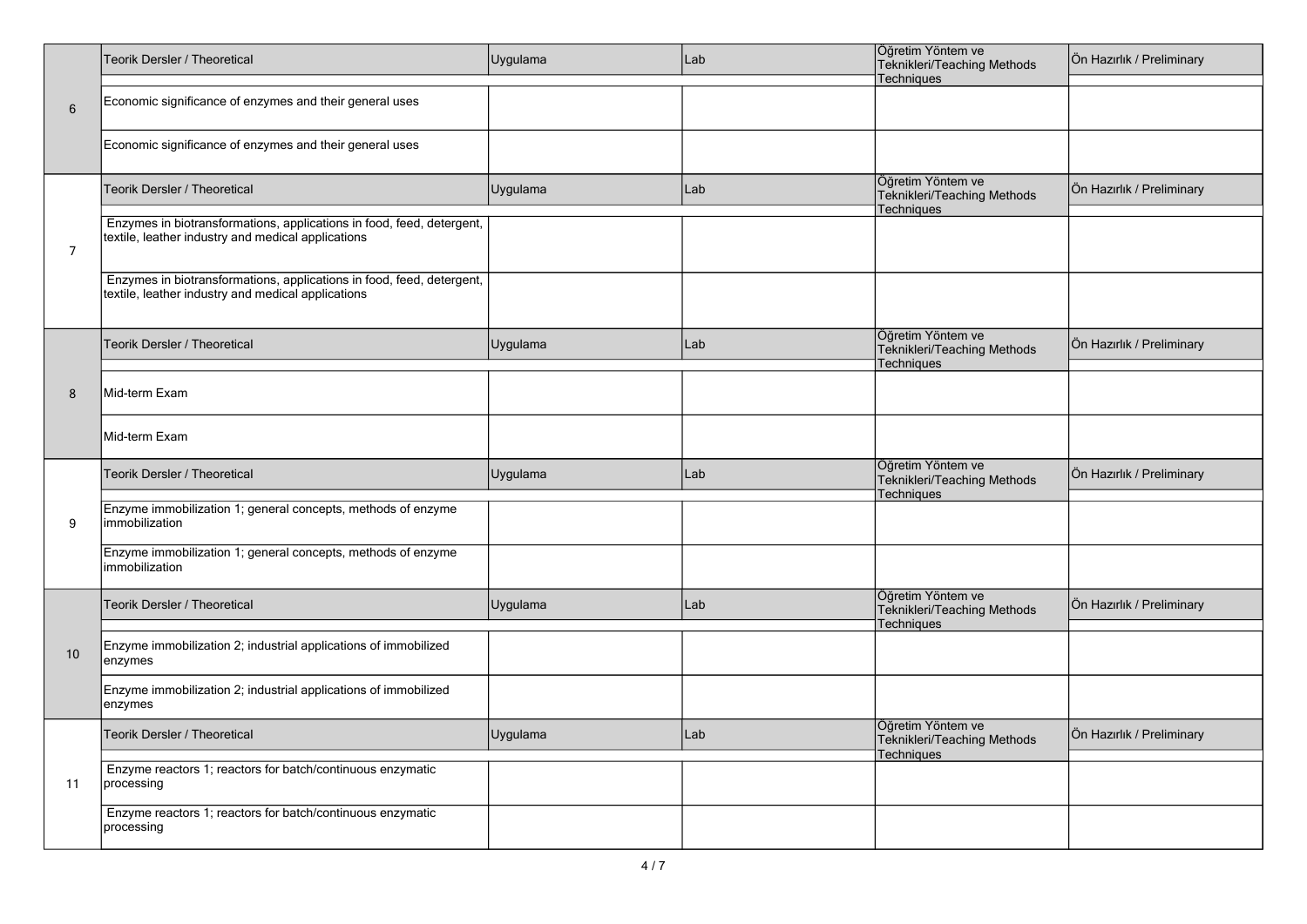|    | Teorik Dersler / Theoretical                                                                                                       | Uygulama | Lab | Öğretim Yöntem ve<br>Teknikleri/Teaching Methods                      | Ön Hazırlık / Preliminary |
|----|------------------------------------------------------------------------------------------------------------------------------------|----------|-----|-----------------------------------------------------------------------|---------------------------|
|    |                                                                                                                                    |          |     | Techniques                                                            |                           |
| 12 | Enzyme reactors 2; choice of reactor type, idealized reactor systems                                                               |          |     |                                                                       |                           |
|    | Enzyme reactors 2; choice of reactor type, idealized reactor systems                                                               |          |     |                                                                       |                           |
|    | Teorik Dersler / Theoretical                                                                                                       | Uygulama | Lab | Öğretim Yöntem ve<br>Teknikleri/Teaching Methods<br><b>Techniques</b> | Ön Hazırlık / Preliminary |
| 13 | Biosensors; introduction to biosensors, general concepts, types of<br>biosensors, enzyme sensors and their industrial applications |          |     |                                                                       |                           |
|    | Biosensors; introduction to biosensors, general concepts, types of<br>biosensors, enzyme sensors and their industrial applications |          |     |                                                                       |                           |
|    | Teorik Dersler / Theoretical                                                                                                       | Uygulama | Lab | Öğretim Yöntem ve<br>Teknikleri/Teaching Methods<br>Techniques        | Ön Hazırlık / Preliminary |
| 14 | Challenges and future trends in enzyme technology                                                                                  |          |     |                                                                       |                           |
|    | Challenges and future trends in enzyme technology                                                                                  |          |     |                                                                       |                           |
|    | Teorik Dersler / Theoretical                                                                                                       | Uygulama | Lab | Öğretim Yöntem ve<br>Teknikleri/Teaching Methods<br>Techniques        | Ön Hazırlık / Preliminary |
| 15 | Project presentation                                                                                                               |          |     |                                                                       |                           |
|    | Project presentation                                                                                                               |          |     |                                                                       |                           |
|    | Teorik Dersler / Theoretical                                                                                                       | Uygulama | Lab | Öğretim Yöntem ve<br>Teknikleri/Teaching Methods<br><b>Techniques</b> | Ön Hazırlık / Preliminary |
| 16 | <b>Final Exam</b>                                                                                                                  |          |     |                                                                       |                           |
|    | <b>Final Exam</b>                                                                                                                  |          |     |                                                                       |                           |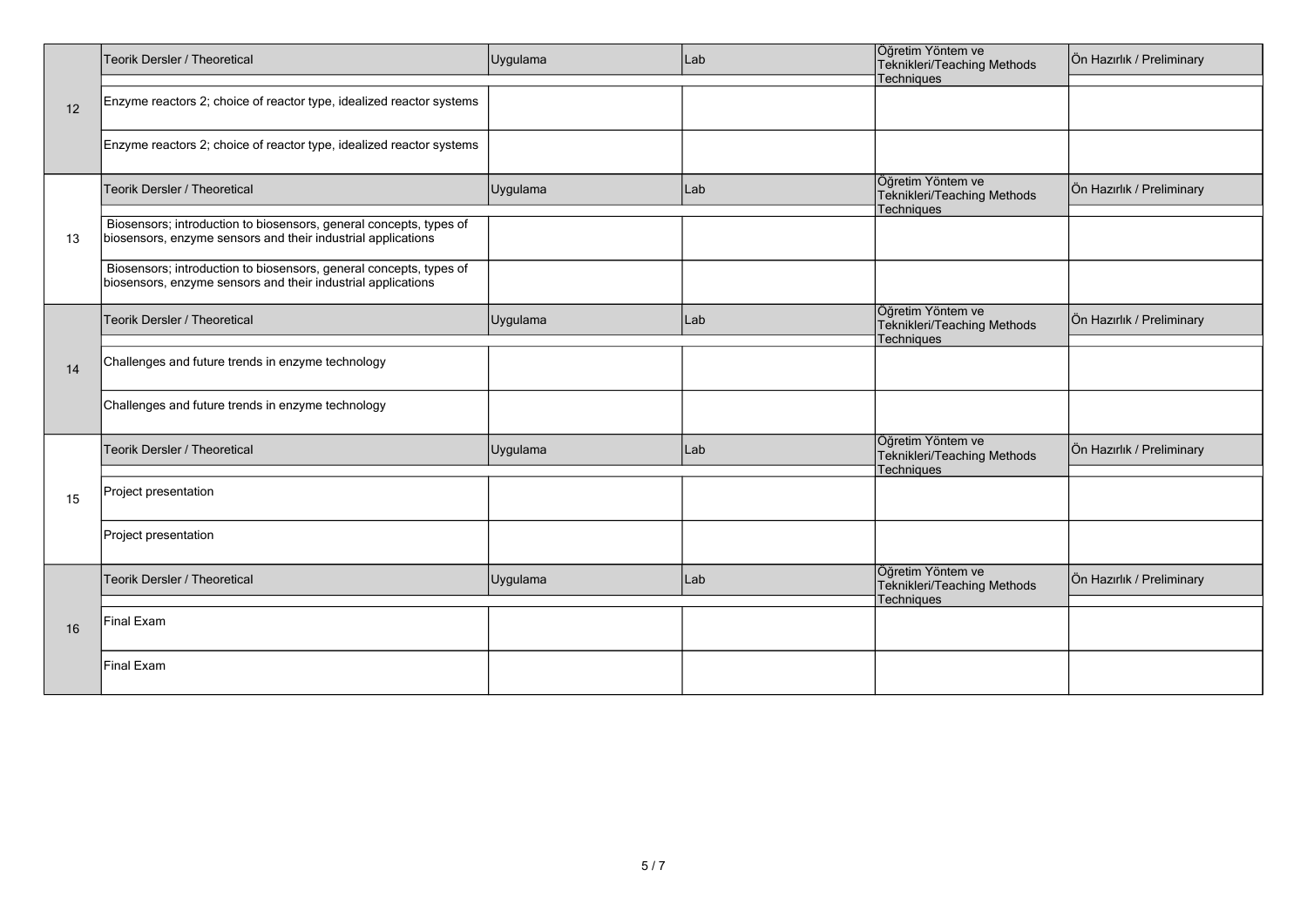## **DEĞERLENDİRME / EVALUATION**

| Yarıyıl (Yıl) İçi Etkinlikleri / Term (or Year) Learning Activities | Sayı/<br>Number | Katkı Yüzdesi /<br>Percentage of<br>Contribution (%) |
|---------------------------------------------------------------------|-----------------|------------------------------------------------------|
| Ara Sinav / Midterm Examination                                     |                 | 75                                                   |
| Laboratuvar / Laboratory                                            |                 | 25                                                   |
| Toplam / Total:                                                     |                 | 100                                                  |
| Başarı Notuna Katkı Yüzdesi / Contribution to Success Grade(%):     |                 | 40                                                   |

| Yarıyıl (Yıl) Sonu Etkinlikleri / End Of Term (or Year) Learning Activities | Sayı<br>Number | Katkı Yüzdesi /<br>Percentage of<br>Contribution (%) |
|-----------------------------------------------------------------------------|----------------|------------------------------------------------------|
| Final Sinavi / Final Examination                                            |                | 100                                                  |
| Toplam / Total:                                                             |                | 100                                                  |
| Başarı Notuna Katkı Yüzdesi / Contribution to Success Grade(%):             |                | 60                                                   |

| Etkinliklerinin Başarı Notuna Katkı Yüzdesi(%) Toplamı / Total Percentage of Contribution (%) to Success Grade: | 100 |
|-----------------------------------------------------------------------------------------------------------------|-----|
| Değerlendirme Tipi / Evaluation Type:                                                                           |     |

| Etkinlikler / Workloads                                                     | Sayı/<br>Number | Süresi<br>(Saat)<br>Duration<br>(Hours) | Toplam İş<br>(Saat) / T<br>Work Lo<br>(Hour |
|-----------------------------------------------------------------------------|-----------------|-----------------------------------------|---------------------------------------------|
| Ara Sinav / Midterm Examination                                             |                 | 2.00                                    | 2.00                                        |
| Final Sinavi / Final Examination                                            |                 | 2.00                                    | 2.00                                        |
| Derse Katılım / Attending Lectures                                          | 14              | 2.00                                    | 28.00                                       |
| Ara Sınav İçin Bireysel Çalışma / Individual Study for Mid term Examination |                 | 24.00                                   | 24.00                                       |

## **İŞ YÜKÜ / WORKLOADS**

**Toplam İş Yükü (Saat) / Total Work Load (Hour)**

Final Sınavı içiin Bireysel Çalışma / Individual Study for Final Examination 24.00 24.00 24.00 24.00 24.00 24.00

Okuma / Reading 1 15.00  $\,$  15.00  $\,$  15.00  $\,$  15.00 15.00 15.00 15.00 15.00 15.00 15.00 15.00 15.00 15.00 15.00 15.00 15.00 15.00 15.00 15.00 15.00 15.00 15.00 15.00 15.00 15.00 15.00 15.00 15.00 15.00 15.00 15.00 15.

**Toplam / Total:** 19 69.00 95.00